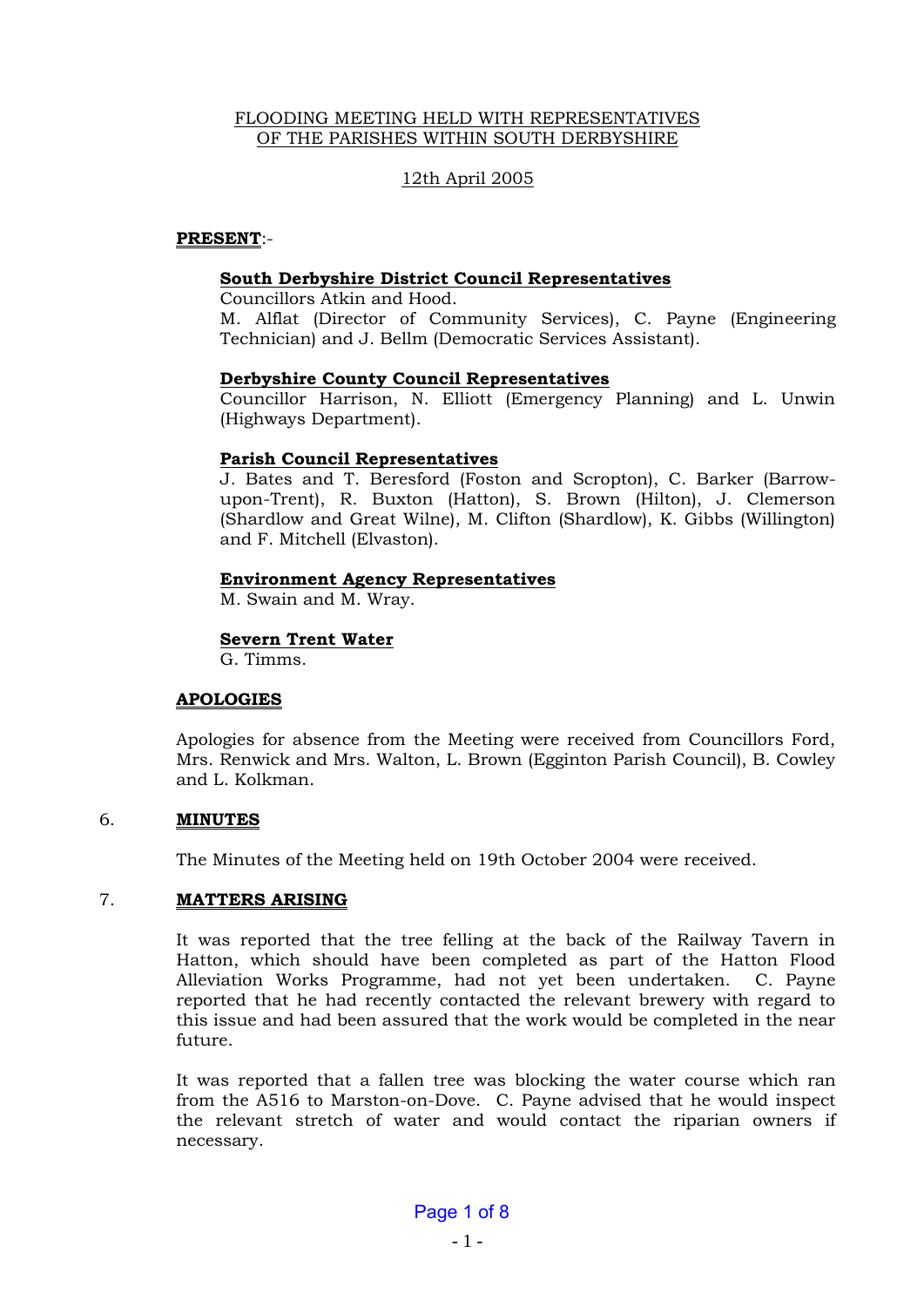It was noted that the discussion which had taken place at the previous meeting with regard to an online storage plan was actually in relation to Barrow-upon-Trent and not Weston-upon-Trent as recorded in the Minutes.

At the previous meeting T. Beresford had queried when work would be carried out to repair a blocked pipe in Watery Lane, Scropton. He reported that this work had been carried out subsequent to the previous meeting and he thanked the County Council for their swift response.

River bank erosion at Ingleby had been a topic of discussion at the last meeting. Councillor Atkin queried whether this situation had been monitored. L. Unwin confirmed that the Highways Authority were monitoring the situation and that there was no immediate concern. He explained that although erosion was currently taking place, no action was required at the present time.

### 8. **REPORTS FROM AGENCIES**

#### South Derbyshire District Council

C. Payne provided information on some of the areas within the District which were most vulnerable to flooding. He reported the progress to date on the Hatton Flood Alleviation Works as follows:-

- ❑ The Salt Brook was cleared of debris in December to minimise the risk of flooding before the commencement of Hatton Flood Alleviation Works.
- ❑ Five tenders had been received from contractors in December 2004 and Greenways Construction had been appointed in January to carry out the contract.
- ❑ Application had been made to DEFRA for further grant aid, as all tenders had exceeded the grant sum awarded.
- ❑ Negotiations had taken place with nine landowners for both access to land and compensation. Agreement still needed to be reached with one outstanding landowner and it was hoped that this would be concluded in the near future.
- ❑ The works had started on schedule on 28th February 2005 and were due to be completed by the end of July 2005. Work completed so far included the regrading and widening of the water course adjacent to Nestles factory, essential tree felling and hedge cutting under the restrictions imposed by an independent ecologist (with the exception of one tree) and it was noted that two bridge structures were about to be replaced as a wider span was now required to cross the improved water course.
- ❑ Services were being diverted where necessary to accommodate works telecommunications, water mains, sewers and street lighting.
- ❑ Highway culvert improvement works at Station Road, which were part of the scheme, were scheduled for June and it was reported that traffic management would be in operation.

It was reported that works were progressing satisfactorily and were on programme for completion by the end of July.

It was reported that Doles Brook, Findern had been de-silted and regraded downstream of Bakeacre Lane to accommodate the culvert cleansing by Derby County Council. This work was undertaken to relieve a restriction to flow in this location. It was also reported that fly tipping had been removed from Doles Brook to the rear of properties on Doles Lane and that a tree trunk blocking Doles Brook had been removed upstream of Bakeacre Lane.

Page 2 of 8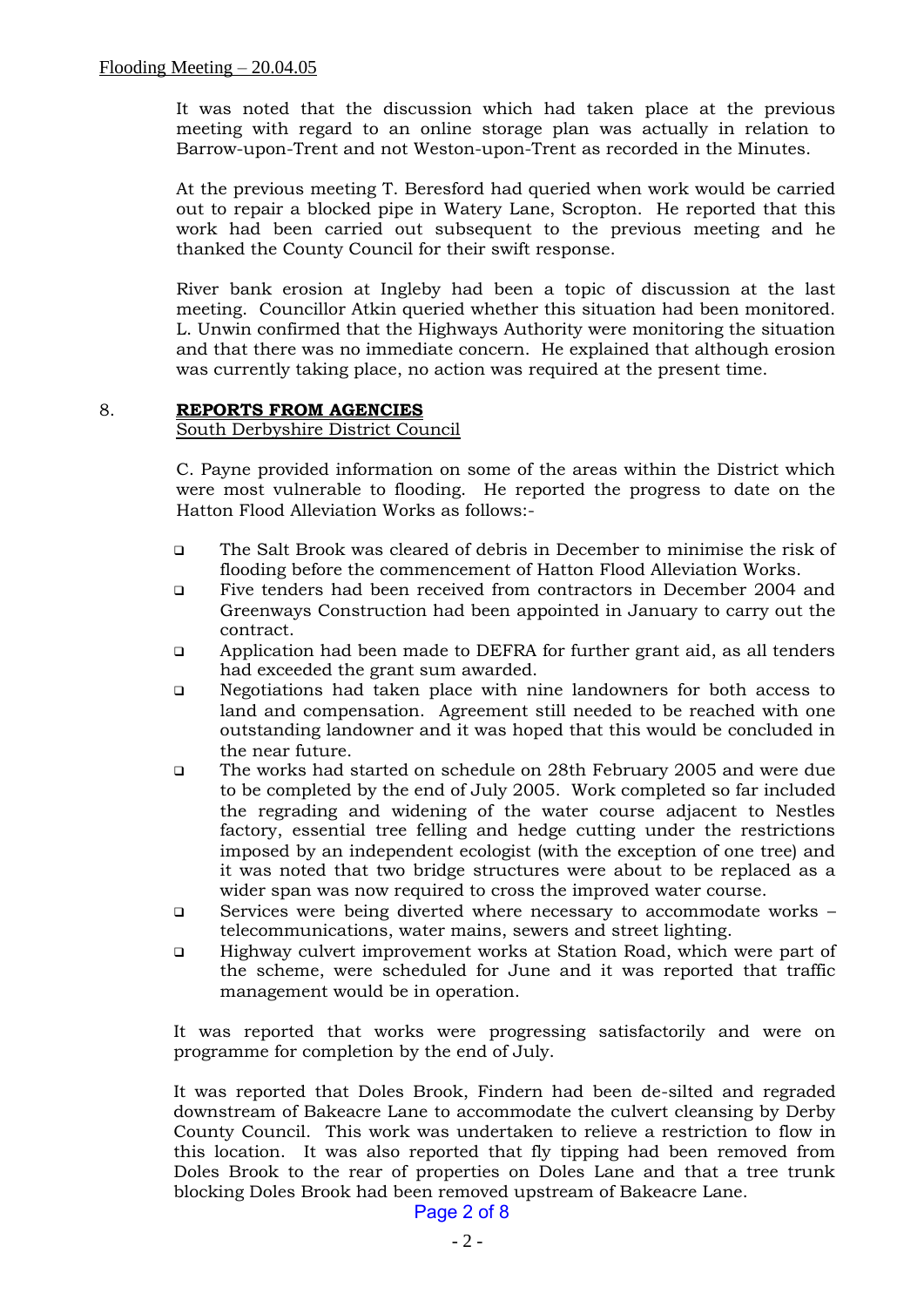At Repton Road, Willington the retaining wall to the banks of Sands Brook had been reconstructed as it was reported that it had collapsed during flooding of August 2004. A second phase of culvert replacement had been carried out in Ivy Close in December 2004 to aid prevention of flooding to the Close. Derbyshire County Council had provided financial assistance to this project as the flooding affected the highway. It was also noted that funding had been arranged for the replacement of the final length of the collapsed culvert in Ivy Close this summer.

C. Payne reported that the Watery Lane watercourse in Scropton had been inspected in early March and was found to be flowing satisfactorily. The overflow system on Leavesley Lane was clear and would operate in flood conditions. The Meeting was advised that the Hatton flood alleviation works would reduce flooding on Watery Lane due to the installation of an overflow system.

At Hilton, debris had been cleared from the watercourse at Egginton Junction and the New Road watercourse which had been inspected in March was found to be satisfactory, following the clearance works of Autumn last year.

The Meeting was advised that the blockage at The Drain at Egginton had been cleared in December 2004. The culvert under the A38 adjacent to Church Lane was now clear following works undertaken by the Highways Agency. It was noted that a meeting had taken place on 18th March 2005 between South Derbyshire District Council, Egginton Flood Committee, the Environment Agency, the Leader of the District Council and Mark Todd M.P. to discuss future flood defence and water course maintenance issues. It was noted that the District Council would liase with Severn Trent Water for an assessment of sewerage systems and that they would also request the County Council to give details of their highway drainage systems. Further clearance works were due to be carried out at The Drain during the Spring/Summer season.

It was reported that in Barrow-upon-Trent, liaison had taken place with Severn Trent Water to arrange an inspection of public sewers at Brookfield, as the Parish Council had reported that these had been exacerbating flooding problems. A report from Severn Trent Water was awaited.

C. Payne reported that in Newton Solney, the Newton Park surface water culvert had an outfall to the River Trent, which was either collapsed or blocked along its length. A CCTV survey was being organised, in liaison with residents, in order to try to resolve the flooding problems that this blocked culvert was causing.

At Shardlow, an open watercourse between Wilne Lane and Canal was reported to be polluted and an investigation was taking place by South Derbyshire District Council, the Environment Agency and Severn Trent Water. It was noted that repairs had been carried out to a culvert at Wilne Lane after a CCTV survey had identified that there were structural defects. This work was carried out in co-operation with the Environment Agency.

The Meeting was advised that a culvert which ran under the A444 in Stanton was to be upgraded by Derbyshire County Council. A report from South Derbyshire District Council engineers had proved that the existing culvert was a cause of flooding at this location. Diversions of water mains and public Page 3 of 8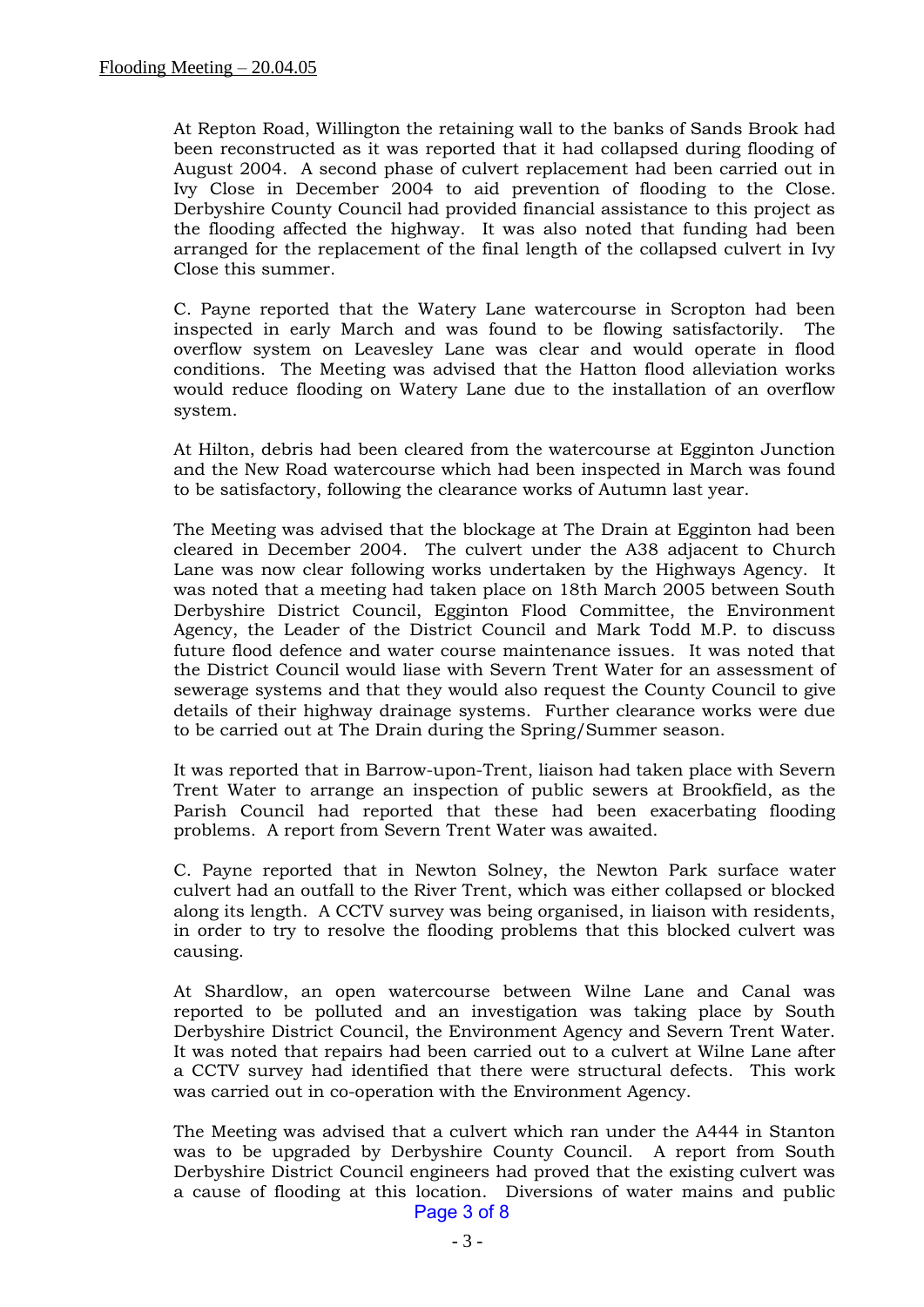sewers were complete and work on the culvert was due to start immediately and would take twelve weeks to complete. It was also reported that a balancing area which had been created one kilometre upstream was proving to be effective.

In Swadlincote, recent pollution of the Darklands Brook had now been cleared through liaison with the Environment Agency and Severn Trent Water. The Council was about to adopt a balancing lake at Tetron Point, which would act as a storage area for surface water drainage from the Bison development. This would control flow into the Darklands Brook during periods of heavy and prolonged rainfall.

C. Payne concluded his presentation by informing the meeting that there had been no flooding to property within the South Derbyshire area during the past six months.

C. Barker asked when the Severn Trent Water report on Brookfield in Barrowupon-Trent would become available. C. Payne agreed to investigate this issue. The Officer also agreed to speak with C. Barker immediately after the Meeting with regard to clearing work required on private land within Barrow-upon-Trent.

Councillor Hood expressed his thanks to the District Council for works undertaken within his Ward over the winter period. The Councillor requested sight of the detailed notes from the Flood Defence Meeting which had taken place in Egginton on 18th March 2005. C. Payne agreed to provide these notes.

Councillor Atkin requested that a list be sent to all Shardlow Parish Council members for works both completed to date, and proposed, within the Shardlow area. Councillor Harrison queried the cause of the pollution in the open watercourse at Wilne Lane, Shardlow. C. Payne confirmed that this was due to a cross connection where foul water had entered the water course. C. Payne also confirmed that the inspection of the Wilne Lane culvert which was due to be undertaken by Derbyshire County Council would take place during the Summer Programme of Works.

C. Payne was asked whether he had walked the length of the Watery Lane/Salt Brook watercourse, which was upstream of the Hatton flood alleviation works. The Officer confirmed that he had inspected the full length of the water course in March and that there were no restrictions to flow.

It was reported that there was a considerable amount of winter debris in Scropton Lane which required clearing before it was washed into the gulleys. C. Payne agreed to report this matter to the relevant department at the District Council. It was also noted that the Disabled Riding School in Scropton had hedges and ditches which required attention. C. Payne agreed to contact the owners with regard to this matter. C. Barker queried the procedure if a landowner ignored requests, or any subsequent notices, to carry out works. The Meeting was advised that in these instances the relevant authority would prosecute.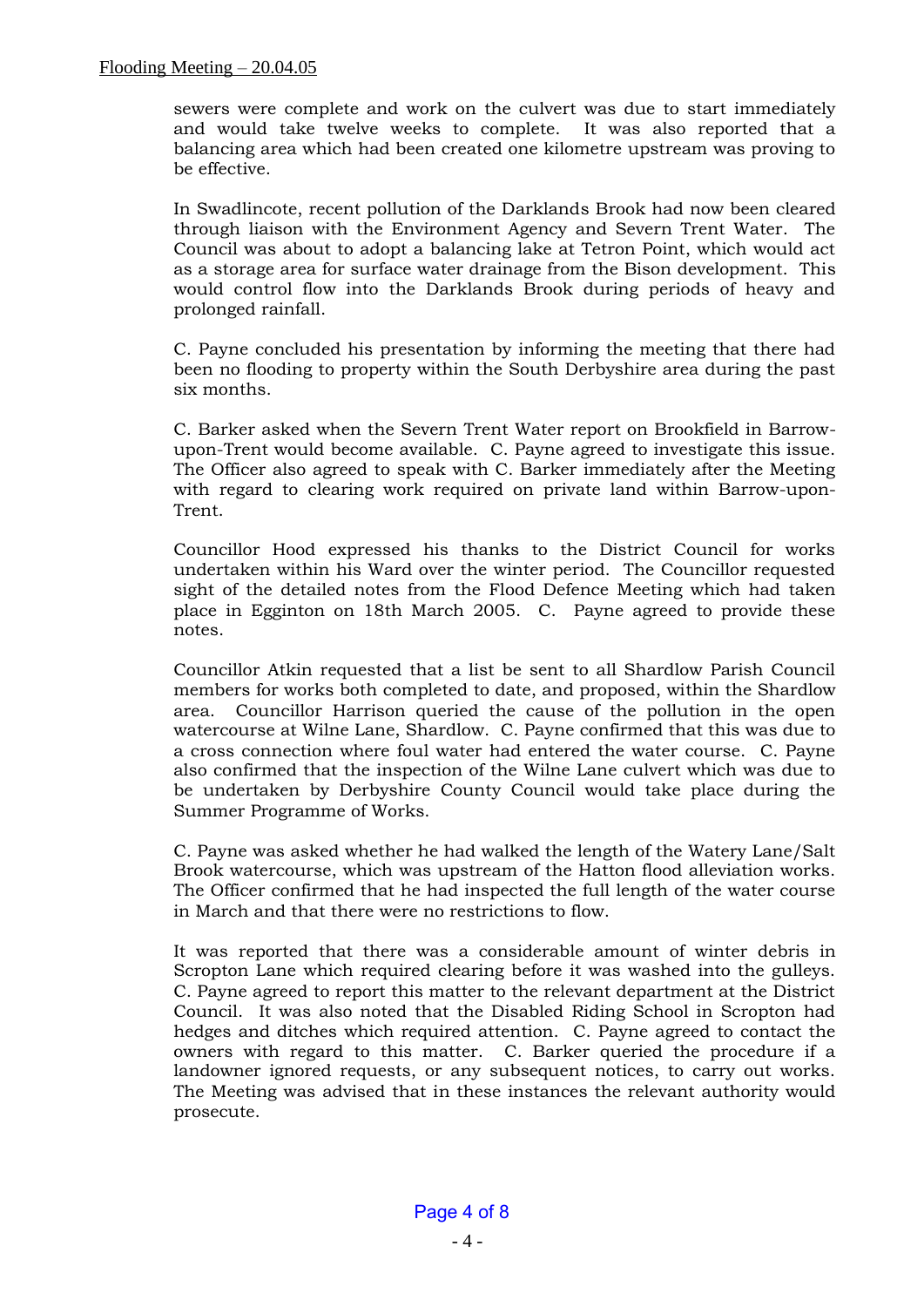# 9. **ENVIRONMENT AGENCY**

M. Swain advised the Meeting that the final report of the Trent Strategy was published in March 2005. He explained that the delay in publication was due to a higher than expected public interest and the subsequent communication. The Officer explained that the high cost of producing the strategy had prompted queries regarding the justification for completing strategies on all major rivers. It had been decided that as an alternative, Preliminary Strategic Reviews (PSRs) were to be undertaken. These would examine the potential of flood defence schemes and recommend what, if any, further studies were required. The Dove PSR had identified the following areas for investigation/further study:-

- ❑ Ashbourne (Hanging Bridge)
- ❑ Scropton and Hatton
- ❑ Pre-feasibility study for Egginton.

M. Swain reported that a current area of concern was the height of the Stoke/Derby railway line. He explained that the usefulness of improving existing defences would be compromised if the railway line was lower than the new design level (need to await model results). Future works for the River Dove would depend of the results of a new model produced subsequent to a scoping report which was undertaken in February 2005. It was reported that the new model was to include:-

- ❑ Length of River Rocester to River Trent
- ❑ Identification of problem locations
- ❑ Assessment of current defence standards
- ❑ Definition of flood plain envelopes (extents)
- ❑ Investigation of problems on Foston and Hilton Brooks
- ❑ Investigation of combined effects of Egginton/Hilton Brook and Rivers Trent and Dove at Egginton.

M. Swain advised that data gathering was a key stage of the model production. Collection of flood plain data would be done by aerial survey (LIDAR). Channel cross-section data already existed for most locations but additional surveys had been undertaken on the Hilton Brook. (A separate model was planned for the Hilton Brook). The River Dove model was expected to be completed by August 2005.

M. Swain then reported that the latest version of the flood map went live on 6th April 2005. Amendments had been made to areas around Burton, Egginton and Hatton. New CD's had been distributed to local planning authorities between 4th and 6th April. The Officer reported that NaFRA data (information on risk behind the flood map) would be updated in September.

The Officer explained that routine grass cutting and debris removal was undertaken as part of planned maintenance work. A maintenance project was planned at Monks Bridge in May/June 2005 to improve flood flow routes.

M. Swain then reported on Development Control. He explained that a site meeting was to be arranged at the Blue Posts, Egginton in order to review the need for enforcement action involving the Environment Agency's Principal Solicitor. He explained that they would like a representative from South Derbyshire District Council to attend this Meeting. The Officer also discussed a Page 5 of 8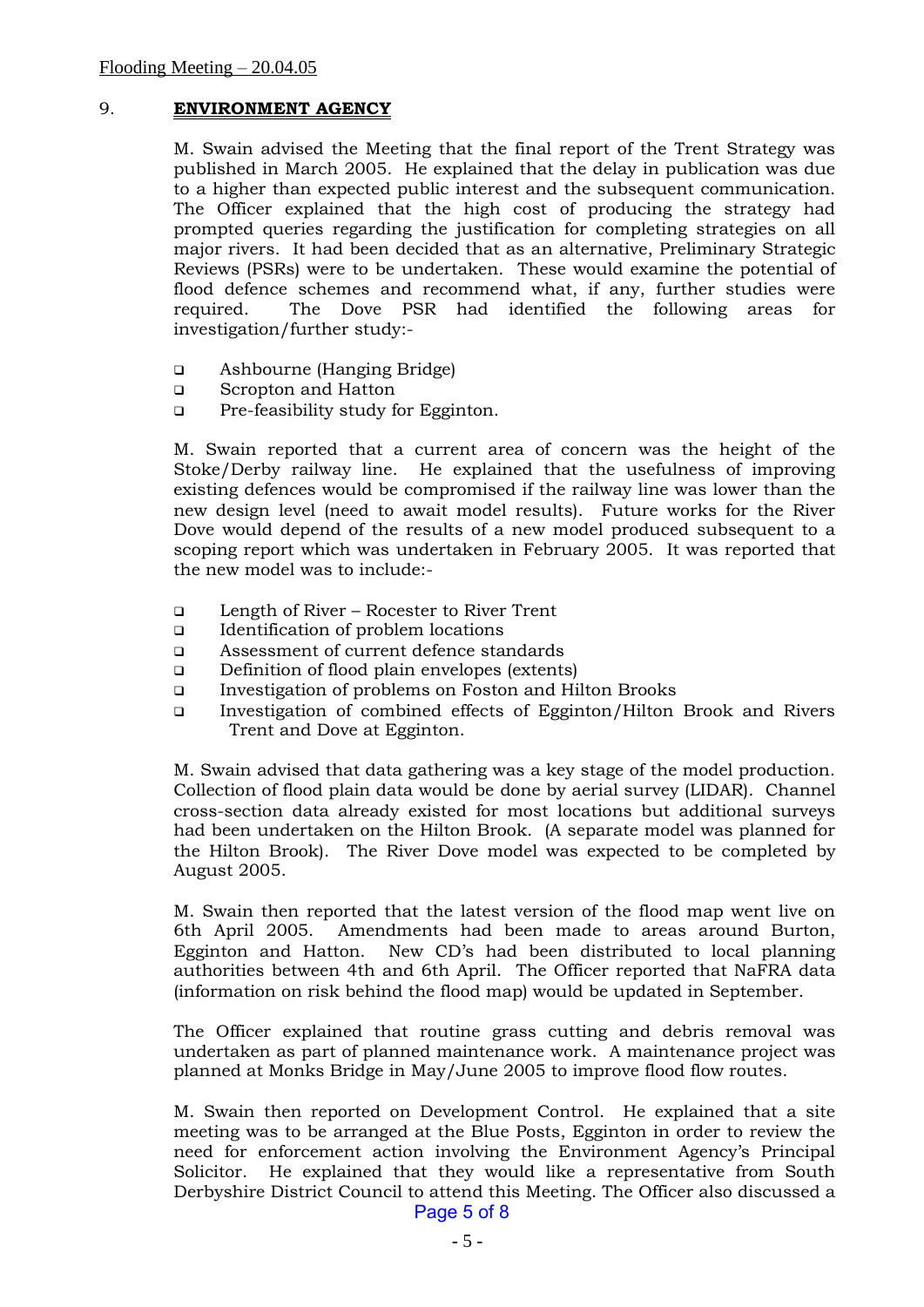proposed planning application at Willington. He explained that the developers would be submitting a flood risk assessment to the Development Control team within the next few weeks. The Officer also explained that Development Control, within the Environment Agency, continued to have ongoing discussions with quarries regarding their flood plain activities.

M. Swain reported that the two critical ordinary watercourses (cow's) in the Upper Trent area were scheduled to be enmained in April 2006. These cow's were Salt Brook and Stanton Brook. It was noted that cow's in the Lower Trent area were Sands/Willington Brook and Shardlow Dyke. It was noted that the Lower Trent area would be responsible for the negotiations of the enmainment of cow's in South Derbyshire. M. Swain advised that during the next year, the Environment Agency would be gathering asset data, making emergency arrangements and dealing with matters of finance. M. Swain also reported that the Environment Agency would discuss with South Derbyshire District Council the possibility of contracting back the maintenance work on cow's.

It was reported that the Lower Trent Strategy had placed proposed schemes for Shardlow and Swarkestone in the top thirty priority schemes but not within the top ten schemes. Therefore, they would not be addressed within the next five years. It was reported that Willington did not appear within the top thirty priority schemes.

It was finally reported that work would commence this year to improve flood defences at Ferry Green in Willington. A new flood bank would be constructed and outfall would be improved.

C. Barker reported that residents of Barrow-upon-Trent had expressed concern with regard to the lack of flood defences in this area. It was considered that as the surrounding areas of Willington, Shardlow and Swarkestone had flood defences, there could be an adverse effect within Barrow-upon-Trent. M. Wray explained that if the Trent Strategy displayed that there would be an adverse effect in Barrow-upon-Trent, compensatory works would be undertaken to ensure that water flows did not move and cause problems to this area.

Councillor Atkin queried if any flood defence work was proposed at Swarkestone. M. Ray confirmed that there were no detailed designs at present. Flood embankments were proposed but he did not have any further information at this time.

Mr. Mitchell expressed concern with regard to the Trent Fluvial Strategy and the consequences to Elvaston of the report findings. He advised Officers of the Environment Agency that Elvaston Parish Council had undertaken a survey and were of the opinion that flood defences in Elvaston were inadequate. M. Ray confirmed that the Parish Council would be consulted with regard to any planned works at Elvaston. Mr. Mitchell also reported that drainage was a major concern in this area. He stated that an area to the north side of Ambaston Lane was a problem during periods of heavy rain. Mr. Mitchell thought that drainage access to the river was somehow impeded. C. Payne agreed to meet Mr. Mitchell on site to investigate this issue.

M. Clifton expressed his concerns with regard to the control of development on the flood plain at Shardlow and the possible effects this would have on the flood defences. He discussed the problems being experienced due to Page 6 of 8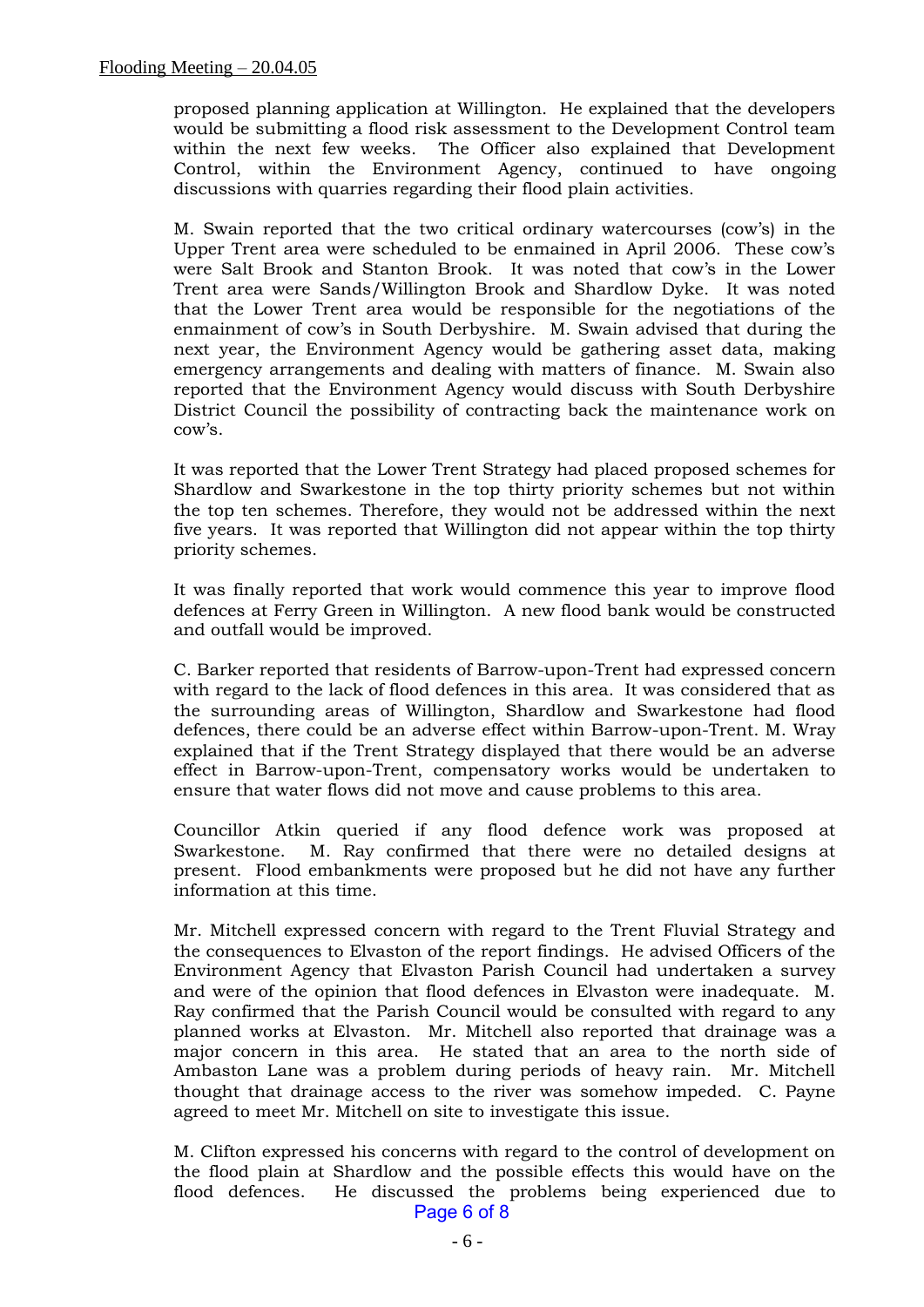developments at Shardlow Marina and queried what restrictions were in place with regard to the prevention of development. M. Swain reported that the Environment Agency were experiencing problems with enforcement issues and that currently, there was an effort to try to improve this area. M. Swain explained that there was a re-organisation taking place within the Environment Agency in an effort to improve the area of enforcement. This reorganisation should be completed by the end of July. Councillor Harrison (Shardlow County Councillor) discussed the problems being experienced in Shardlow. He asked that a report on these issues be produced and forwarded to Shardlow Parish Council, the District Council and Councillor Harrison.

Mr. Mitchell reported on the condition of Thulston Brook which ran between the City and South Derbyshire. He explained that this watercourse ran through Elvaston and that it was vital that flow was unimpeded. Currently, the watercourse contained a large amount of rubbish, which he felt was a worrying situation. M. Wray responded by explaining that Thulston Brook was a critical ordinary water course which was maintained by Derby City Council. He stated that there was a possibility that this water course would be enmained and that if this was the case, consultation would take place with Elvaston Parish Council.

T. Beresford requested that Mark Swain provide a written report to Hatton Parish Council on any issues contained within this Meeting's reports, pertaining to Hatton.

### 10. **DERBYSHIRE COUNTY COUNCIL**

### (a) Environmental Services

L. Unwin reported on various issues raised at the last Flood Liaison Meeting, including problems with drainage on A6 at Shardlow, a culvert on A444 at Stanton and a problem with flooding in Ivy Close, Willington. The Meeting was advised that all of these issues had been resolved.

It was reported that there was a problem of flooding during periods of heavy rain on Repton Road, Willington. It was queried whether there was a possibility of resurfacing in order to re-profile the road to alleviate this problem. L. Unwin advised that this was unlikely in the immediate future but that he would investigate to see whether any small areas of work could be undertaken to assist with this problem. L. Unwin confirmed that the Highways Manager would contact a member of Repton Parish Council in order to discuss this matter.

## (b) Emergency Planning

N. Elliot addressed the Meeting and advised that there had been little, if any flooding since the last Meeting. He commented that South Derbyshire was the most flood aware district within the Derbyshire County mainly due to the successful partnerships with the County Council and Parish Councils. He commented on the importance of maintaining flood contingency plans and stressed the importance of these plans being updated continually.

The issue of flooding on Repton Road, Willington was raised again at this point in the Meeting. The road had been flooded, which then caused a problem to adjacent houses due to the large amount of water being pushed towards the Page 7 of 8